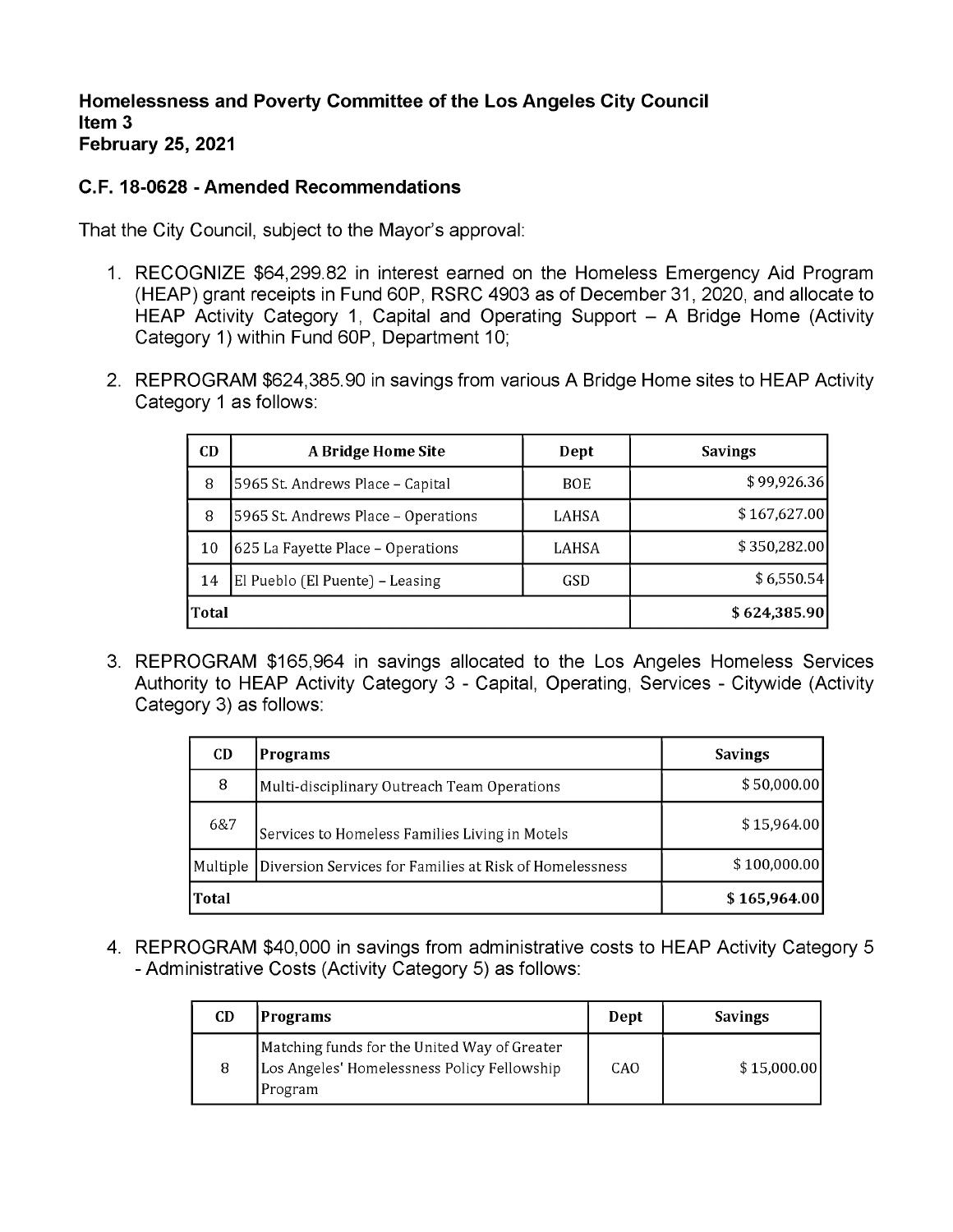| <b>CD</b> | Programs                                                  | Dept       | <b>Savings</b> |
|-----------|-----------------------------------------------------------|------------|----------------|
| Multiple  | Administrative Costs associated with Pit Stop<br>Programs | <b>BPW</b> | \$25,000.00]   |
| 'Total    |                                                           |            | \$40,000.00]   |

- 5. REPROGRAM \$533,754.72 to HEAP Activity Category 3 as follows:
	- a. \$493,754.72 from HEAP Activity Category 1; and
	- b. \$40,000 from HEAP Activity Category 5;
- 6. APPROVE \$699,718.72 from the HEAP Activity Category 3 as follows:
	- a. \$139,840 to the Los Angeles Homeless Services Authority for the extended Winter Shelter Program through March 31, 2021 at Bryant Temple in Council District 8, which reduces the COVID-19 Coronavirus Relief Fund allocation for this project;
	- b. \$18,000 to the Los Angeles Homeless Services Authority for the augmented Winter Shelter Program extension for 15 days at Glassell Park in Council District 1;
	- c. \$358,211.39 to the Department of Recreation and Parks for the cost of labor (\$339,509.39) and deep cleaning services (\$18,702) associated with the augmented Winter Shelter Program through March 31,2021; and
	- d. \$183,667.33 to the Office of the City Attorney for three months of funding for Measure H Strategy D6 Criminal Record Clearing Project for the period from November 1,2020 through January 31,2021;
- 7. APPROVE \$194,931 gap funding from the HEAP Activity Category <sup>1</sup> to the Los Angeles Homeless Services Authority for the County Department of Health Services operations of San Julian Oasis (formerly Downtown Drop-In Center);
- 8. REPROGRAM \$1,383,649.80 in savings from various programs in Skid Row area to HEAP Activity Category 2 - Capital and Operating Support - Skid Row (Activity Category 2) as follows:

| <b>Programs</b>                               | Dept         | <b>Savings</b> |
|-----------------------------------------------|--------------|----------------|
| Sidewalk Sweeping and Litter Abatement        | <b>BPW</b>   | \$57,518.00    |
| Sharps Disposal                               | <b>BOS</b>   | \$20,000.00    |
| Drinking Fountains                            | <b>GSD</b>   | \$85,723.91    |
| Hygiene Services - 544 Towne ReFresh Spot     | <b>BOE</b>   | \$354,006.89   |
| Regional Coordination - 'Move-In' Expenses    | <b>LAHSA</b> | \$421,287.00   |
| Hygiene Services - Shower and Restroom Access | <b>LAHSA</b> | \$100,596.00   |
| The Bin - Expansion                           | LAHSA        | \$344,518.00   |
| <b>Total</b>                                  |              | \$1,383,649.80 |

9. APPROVE \$1,518,069.83 (including \$134,420.03 uncommitted balance) from HEAP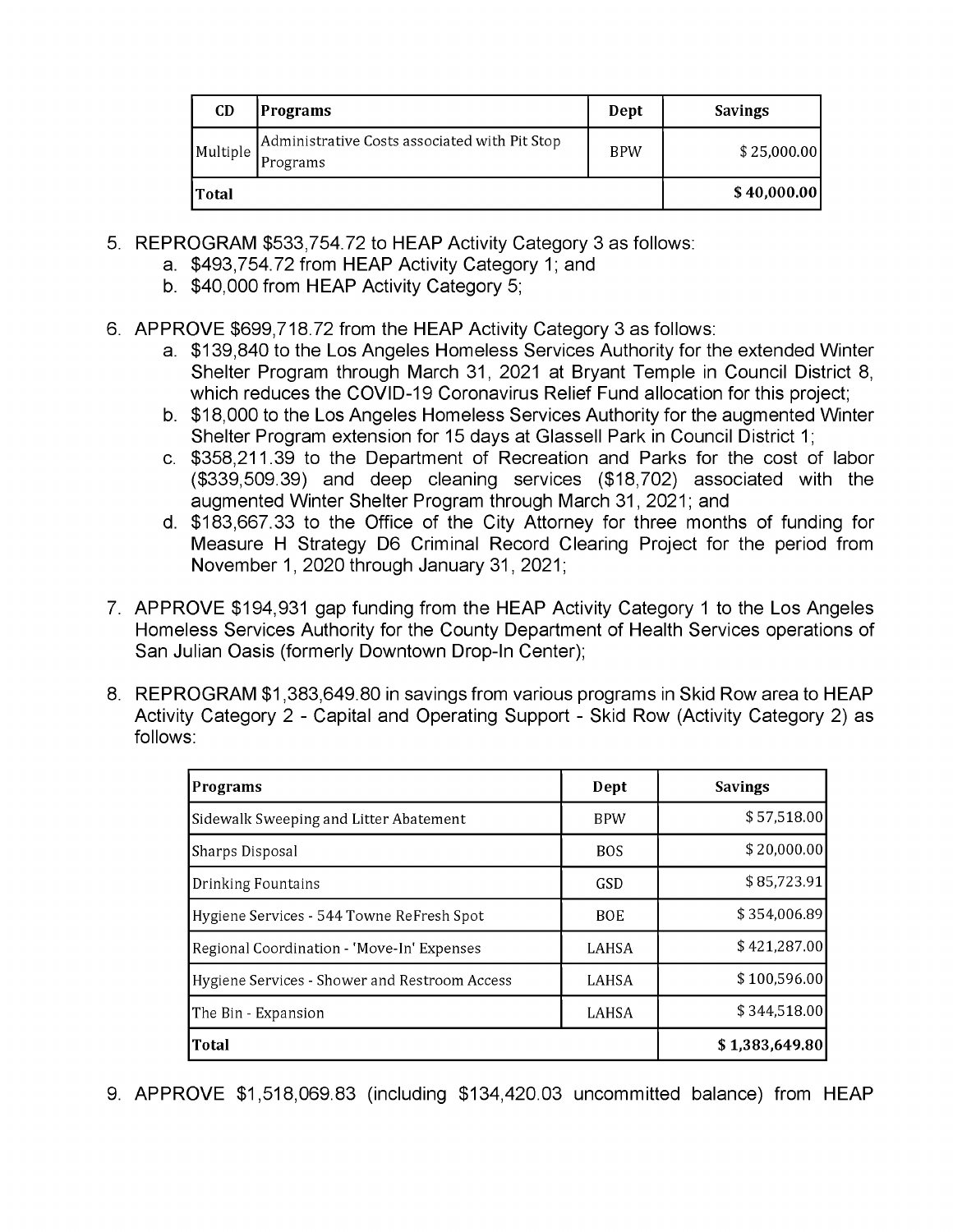Activity Category 2 as follows:

- a. \$430,376 gap funding to the Board of Public Works for Mobile Pit Stop Program to operate the second hygiene trailer in Skid Row area starting February 15, 2021 through June 30, 2021;
- b. \$311,229.60 to the Los Angeles Homeless Services Authority for the extension of Downtown Women's Center Project 100 contract to include financial assistance and supportive services for 60 additional slots of Rapid Rehousing for four (4) months from March 1, 2021 through June 30, 2021; and
- c. \$776,464.23 to be reserved in HEAP Activity Category 2 for Skid Row reprogramming;
- 10. INSTRUCT the General Manager, Housing and Community Investment Department, or designee, to amend Contract no. C-133135 with the Los Angeles Homeless Services Authority as follow:
	- a. Decrease the following programs by \$1,550,274, as follows:
		- i. A Bridge Home - 5965 St. Andrews Place - \$167,627;
		- A Bridge Home 625 La Fayette Place \$350,282; ii.
		- Regional Coordination 'Move-In' Expenses Skid Row \$421,287; ii
		- Hygiene Services Shower and Restroom Access Skid Row \$100,596; iv
		- The Bin Expansion Skid Row \$344,518; v
		- Multi-disciplinary Outreach Team Operations \$50,000; vi
		- Services to Homeless Families Living in Motels \$15,964; and vii
		- Diversion Services for Families at Risk of Homelessness \$100,000; viii
	- b. Increase the following programs by \$311,229.60:
		- Downtown Women's Center Rapid Rehousing \$311,229.60; i.
	- c. Establish the following new programs by \$352,771 as follows:
		- Winter Shelter Program (Glassell Park and Bryant Temple) \$157,840; and i.
		- County Department of Health Services Operations of San Julian Oasis (formerly Downtown Drop-In Center) - \$194,931; and ii.
- 11. AUTHORIZE the City Administrative Officer to:
	- a. Prepare Controller instructions or make any necessary technical adjustments consistent with the Mayor and Council action in this matter, and authorize the Controller to implement these instructions; and
	- b. Prepare any additional Controller instructions to reimburse City Departments for their accrued labor, material or permit costs related to projects in this report consistent with the Mayor and Council action on this matter and authorize the Controller to implement these instructions.

|--|

| Activity Category |                                                  | Amount                            | <b>Total Funds</b><br>Committed    | l Uncommitted l<br><b>Funds</b><br>Remaining | <b>Expended</b>           | Unexpended     |
|-------------------|--------------------------------------------------|-----------------------------------|------------------------------------|----------------------------------------------|---------------------------|----------------|
|                   | Capital and Operating<br>Support - A Bridge Home | \$52,109,723.83   \$52,109,723.83 |                                    |                                              | $$0.00$   \$42,592,183.00 | \$9,517,540.83 |
|                   | Capital and Operating<br>2 Support – Skid Row    |                                   | $$20,000,000.00$   \$20,000,000.00 |                                              | \$0.00 \$11,798,366.00    | \$8,201,634.00 |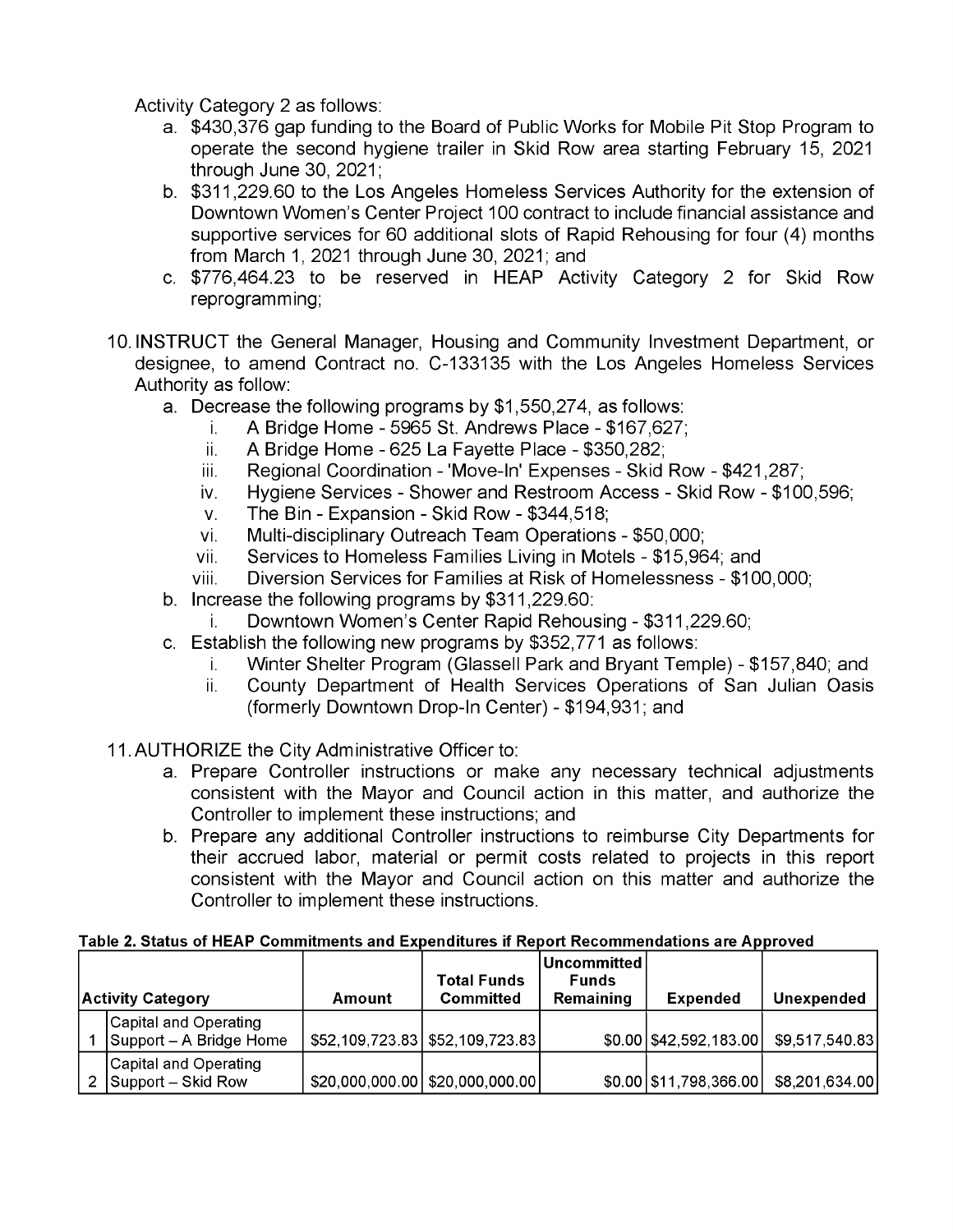| <b>Activity Category</b> |                                            | Amount         | <b>Total Funds</b><br>Committed | Uncommitted <i>\</i><br><b>Funds</b><br>Remaining | <b>Expended</b> | <b>Unexpended</b>                         |
|--------------------------|--------------------------------------------|----------------|---------------------------------|---------------------------------------------------|-----------------|-------------------------------------------|
|                          | Capital, Operating,<br>Services – Citywide | \$8,711,758.49 | \$8,711,758.49                  | \$0.00                                            | \$7,305,838.00  | \$1,405,920.49                            |
| 4                        | Youth Set-Aside                            | \$3,624,067.55 | \$3,624,067.55                  | \$0.00                                            | \$2,012,510.34  | \$1,611,557.21                            |
| 5.                       | Administrative Costs                       | \$2,172,248.73 | \$2,172,248.73                  | \$0.00                                            | \$1,490,666.00  | \$681,582.73                              |
| <b>Total</b>             |                                            |                | \$86,617,798.60 \$86,617,798.60 |                                                   |                 | $$0.00$  \$65,199,563.34  \$21,418,235.26 |

\*Includes \$1,604,191.60 of interest earnings through December 31,2020.

Activity Category <sup>1</sup> includes \$700,000 for Aviva Children and Family Services for a facility for Transition Aged Youth (TAY). Total HEAP funding committed for Youth services and facilities is \$4,324,067.55 (5.0%). \*\*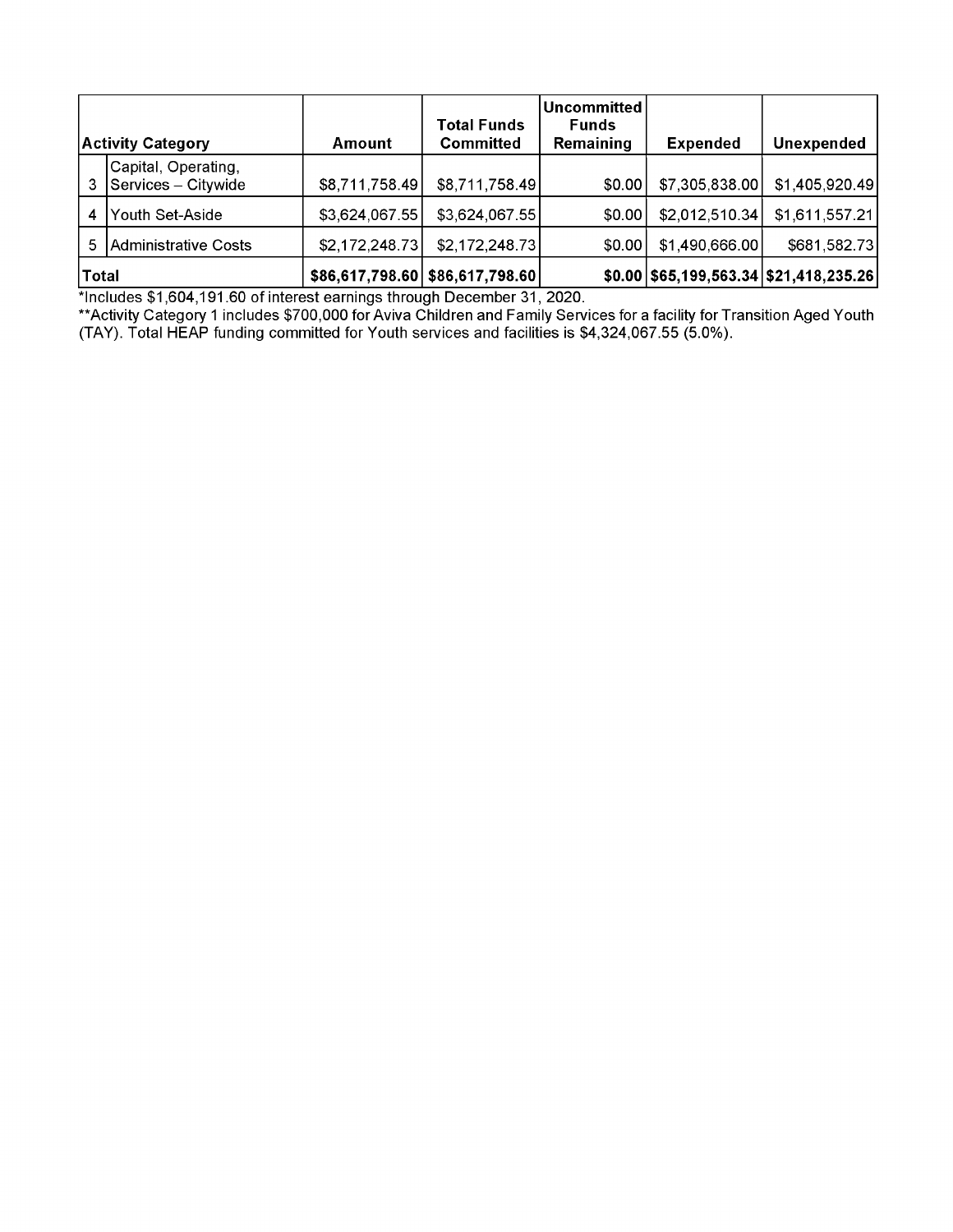|                | <b>TRANSFER FROM</b>                                                                                                       |    |               | <b>TRANSFER TO</b>                                                            |    |                        |  |
|----------------|----------------------------------------------------------------------------------------------------------------------------|----|---------------|-------------------------------------------------------------------------------|----|------------------------|--|
| Rec.<br>No.    | <b>FUND/ACCOUNT</b>                                                                                                        |    | <b>AMOUNT</b> | <b>FUND/ACCOUNT</b>                                                           |    | <b>AMOUNT</b>          |  |
|                | Transfers Between Accounts Within the Homeless Emergency Aid Program (HEAP) Fund No. 60P and Between Departments and Funds |    |               |                                                                               |    |                        |  |
| $\mathbf 1$    | Fund 60P/10, HEAP<br>BFY 2020, RSRC 4903, Interest Income                                                                  | \$ | 64,299.82     | Fund 60P/10, HEAP<br>10R630, AC-1 - Capital and Operating Support<br>TOTAL \$ | \$ | 64,299.82<br>64,299.82 |  |
|                |                                                                                                                            |    |               |                                                                               |    |                        |  |
| $\overline{2}$ | Fund 100/54, CIEP                                                                                                          |    |               | Fund 60P/10, HEAP                                                             |    |                        |  |
|                | 00R647, Bridge Housing - St Andrews                                                                                        | \$ | 99,926.36     | 10R630, AC-1 - Capital and Operating Support                                  | \$ | 99,926.36              |  |
|                | Fund 60P/43, HEAP                                                                                                          |    |               | Fund 60P/10, HEAP                                                             |    |                        |  |
|                | 43S812, Services St. Andrews Place                                                                                         |    | 167,627.00    | 10R630, AC-1 - Capital and Operating Support                                  | \$ | 517,909.00             |  |
|                | 43S819, Services La Fayette Place                                                                                          | \$ | 350,282.00    |                                                                               |    |                        |  |
|                | Fund 100/40, General Services                                                                                              |    |               | Fund 60P/10, HEAP                                                             |    |                        |  |
|                | 003180, Construction Materials                                                                                             | \$ | 6.550.54      | 10R630, AC-1 - Capital and Operating Support                                  | S  | 6,550.54               |  |
|                |                                                                                                                            |    |               | TOTAL \$                                                                      |    | 624,385.90             |  |
| 3              | Fund 60P/43, HEAP                                                                                                          |    |               | Fund 60P/10, HEAP                                                             |    |                        |  |
|                | 43R835, Homeless Outreach Integrated Care Sys-CD8                                                                          |    | 50.000.00     | 10R632, AC-3 - Capital, Operating, Services - Citywide                        | \$ | 165.964.00             |  |
|                | 43R839, Sepulveda Blvd Motel Initiative                                                                                    | \$ | 15,964.00     |                                                                               |    |                        |  |
|                | 43R837, HEAP-LAHSA Diversion Family Source Center                                                                          | S  | 100,000.00    | TOTAL \$                                                                      |    | 165,964.00             |  |
|                |                                                                                                                            |    |               |                                                                               |    |                        |  |
| 4              | Fund 60P/10, HEAP                                                                                                          |    |               | Fund 60P/10, HEAP                                                             |    |                        |  |
|                | 10S683, United Way                                                                                                         | \$ | 15,000.00     | 10R634, AC-5 - Administrative Costs                                           | \$ | 15,000.00              |  |
|                | Fund 100/74, Board of Public Works                                                                                         |    |               | Fund 60P/10, HEAP                                                             |    |                        |  |
|                | 001010, General Salaries (FY 2020-21)                                                                                      | \$ | 25,000.00     | 10R634, AC-5 - Administrative Costs                                           | \$ | 25,000.00              |  |
|                |                                                                                                                            |    |               | TOTAL \$                                                                      |    | 40,000.00              |  |
|                | Fund 60P/10, HEAP                                                                                                          |    |               | Fund 60P/10, HEAP                                                             |    |                        |  |
| 5.a.           | 10R630, AC-1 - Capital and Operating Support                                                                               | \$ | 493,754.72    | 10R632, AC-3 - Capital, Operating, Services - Citywide                        | S. | 533,754.72             |  |
| 5.b.           | 10R634, AC-5 - Administrative Costs                                                                                        | \$ | 40,000.00     |                                                                               |    |                        |  |
|                |                                                                                                                            |    |               | TOTAL \$                                                                      |    | 533,754.72             |  |
|                | Fund 60P/10, HEAP                                                                                                          |    |               | Fund 60P/43, HEAP                                                             |    |                        |  |
| 6.a-b.         | 10R632, AC-3 - Capital, Operating, Services - Citywide                                                                     | \$ | 699,718.82    | 00TXXX, Winter Shelter Program (Glassell Park and Bryant Temple)              | \$ | 139,840.00             |  |
|                |                                                                                                                            |    |               | 00TXXX, Winter Shelter Program (Glassell Park and Bryant Temple)              | \$ | 18,000.00              |  |